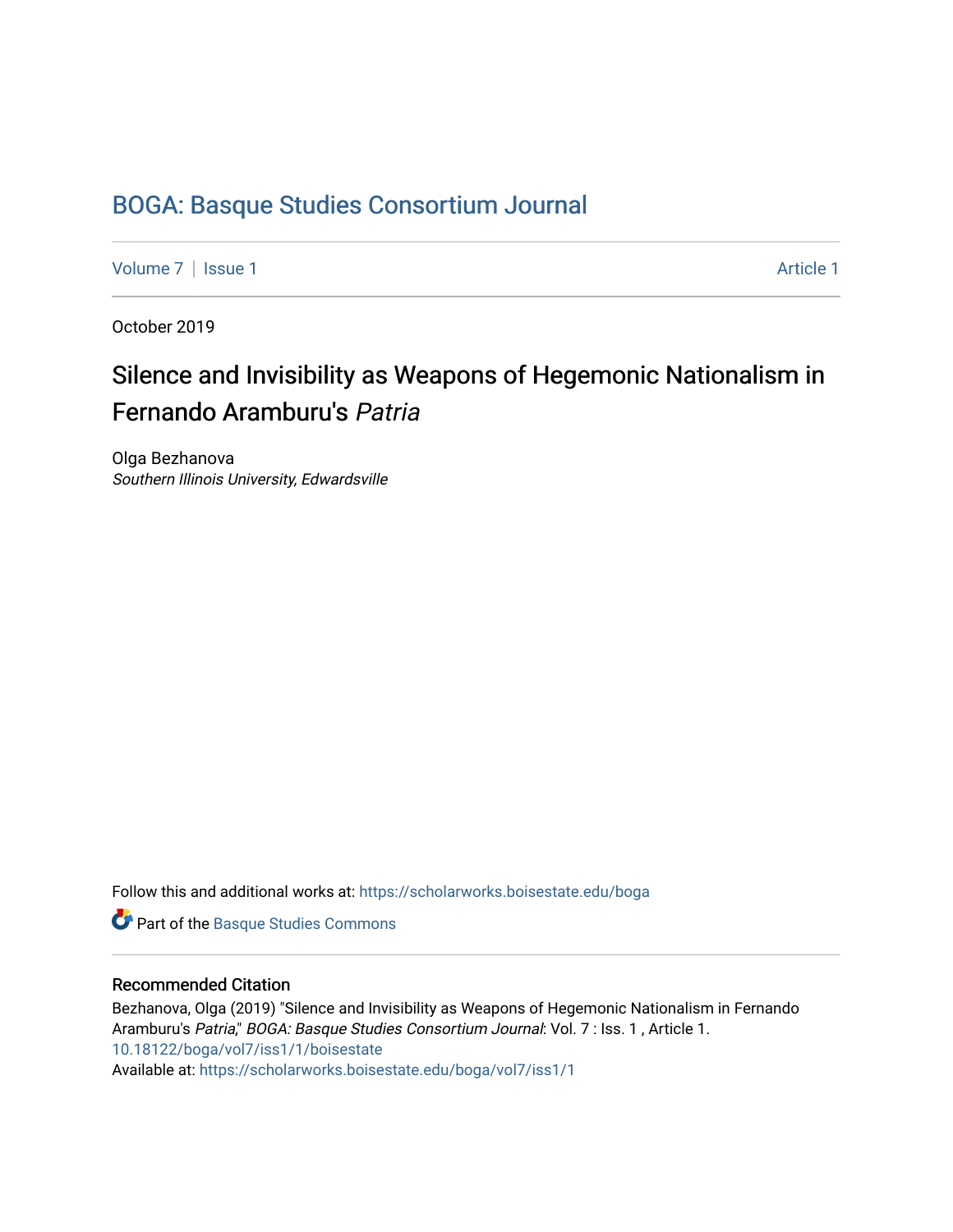

**Silence and Invisibility as Weapons of Hegemonic Nationalism in Fernando Aramburu's** *Patria*

*Olga Bezhanova, PhD.*

Fernando Aramburu's *Patria* (2016) has undoubtedly constituted one of the most explosive publishing successes of Spain's literary market of the recent years. In its exploration of the legacy of ETA's violence, *Patria* normalizes the view of nationalism as something that exists only on the periphery of Spain and offers no insight into the ways in which the hegemonic Castilian nationalism derives its power from its very invisibility. Aramburu depicts the nationalism of the novel's Basque characters as a product of their cognitive and emotional limitations, thereby absolving his readers from any feelings of complicity in sustaining the hegemonic nationalism of the Castilian-speaking Spain. *Patria* promotes the goals of the hegemonic Castilian nationalism through insisting, time and again, that Basque separatism is nurtured by the irrational violent impulses that supposedly lie at the core of the Basque identity. The writer's geographic and affective distancing from Euskadi, which arises not only from the fact that he has been living in Germany since 1985 but also from his identity as an author who writes only in *castellano*, leads Aramburu to position Euskadi as the Other that is often menacing but hardly deserving of a nuanced literary treatment. Far from constituting a strength of the novel, as some critics have suggested (Ortiz Gambetta 56), this approach turns the novel into a collection of easily digestible stereotypes that do not facilitate a profound understanding of the Basque reality.

Aramburu's novel soothes the anxieties awakened not only by the memories of Euskadi's 'Years of Lead' but also by the exacerbation of the tensions between the Spanish state and the Catalan separatism in recent years. *Patria* begins on October 20, 2011, the day when ETA announced the end of its armed struggle, and the peak of the novel's popularity coincided with the definitive dissolution of the organization that was announced on May 3, 2018. This historic event brought ETA back into the headlines both nationally and internationally,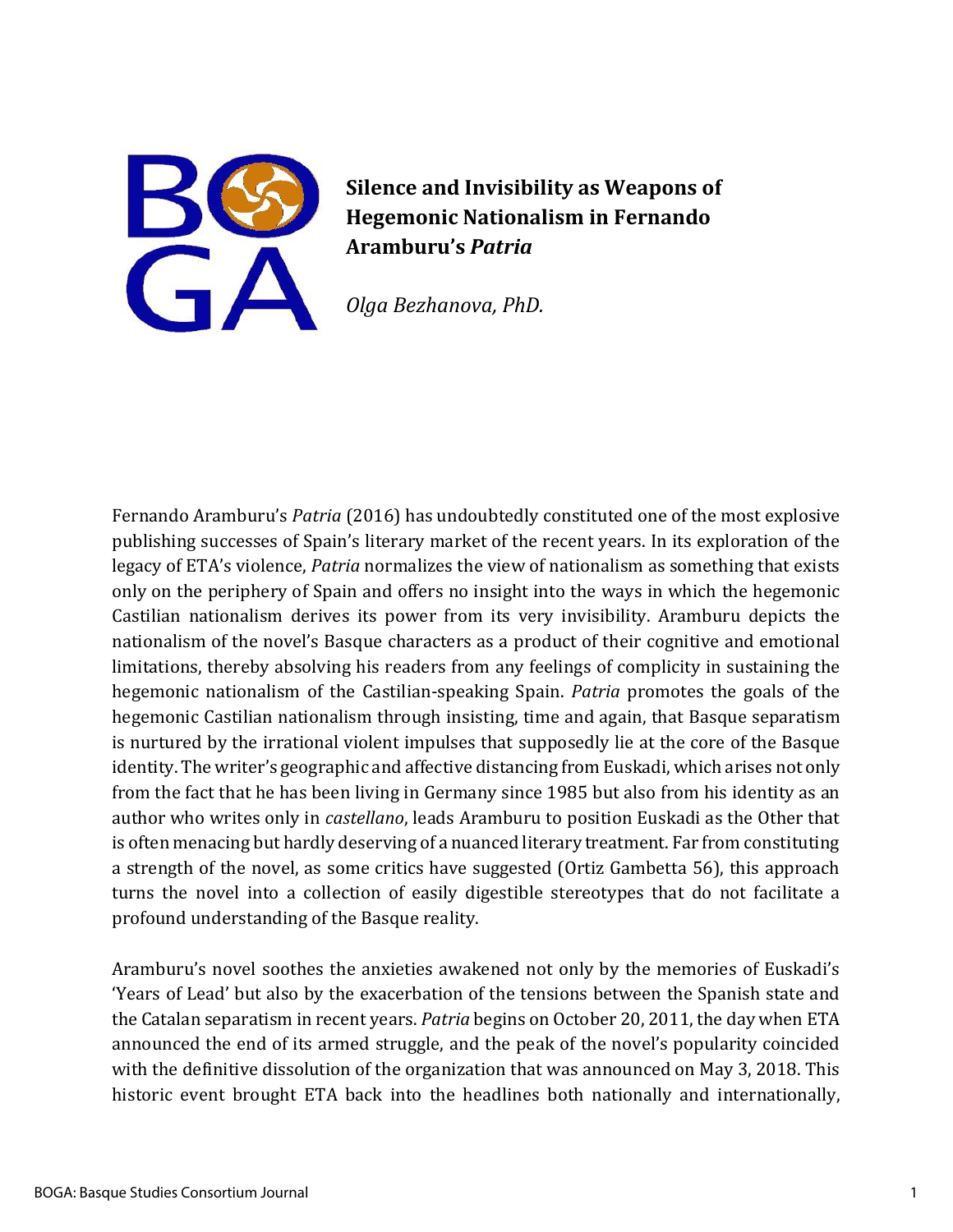which is likely to guarantee the popularity of Aramburu's novel as the foundational work of literature that speaks not only to the legacy of violent Basque nationalism but also to what it means to be Basque today. This is a troubling prospect, given that Aramburu does not conceal his animosity towards cultural production in Euskera and has referred as "a fiction" to the existence of readers who may want to read literature in this language (Zaldua, *Ese idioma* 76).

At the heart of Aramburu's best-selling novel lies silence. It seems counterintuitive to say this about a work of literature that is over six hundred pages long, yet words "silence," "silent," "speechless," and "they said nothing," as well as references to the difficulty of verbal expression, can be found in almost all of the one hundred and twenty-five of the novel's short chapters. As Iban Zaldua points out in his incisive review of the novel, Aramburu's lack of familiarity with euskera is such that he attributes to Nerea, one of the novel's Basquespeaking characters, a feeling of stunned shock when she discovers that some Europeans speak declension-rich languages such as German ("La literatura" n. pag.). Given that euskera has a well-developed system of declensions, Nerea's confusion can only be attributed to Aramburu's lack of interest in the Basque language that seeps into his depiction of his Basque characters. As a result, the characters who are Basque-speakers are portrayed as invariably finding it hard to express themselves verbally and incapable of articulating a clear political or ideological stance.

*Patria* narrates a painful rift between two Basque families whose decades-long friendship turns to hatred when one of the families allies itself with ETA and the other one suffers from ETA's violence. Miren and Bittori, the two female protagonists of *Patria*, do not engage in a verbal confrontation after it becomes clear that Miren's son Joxe Mari was involved in the murder of Bittori's husband Txato. The collapse of the women's relationship occurs in the same silence that constitutes the most potent weapon of Txato's victimization at the hands of ETA in the months before his assassination. At the end of the novel, Miren and Bittori finally reconcile and embrace. Yet the last words of the novel make it clear that a frank discussion of ETA's legacy is still not possible between them1: "It was a short embrace. The two women exchanged a brief look before pulling apart. Did they say anything to each other? No. They said nothing" (642). The silent reconciliation between Miren and Bittori is symbolic of what Aramburu attempts to achieve with the novel. The approach to Basque history that he proposes is based on remaining silent on the issues that nourished the conflict for decades and still have not been fully resolved.

<sup>&</sup>lt;sup>1</sup> The translations from Spanish here and elsewhere in the article are mine.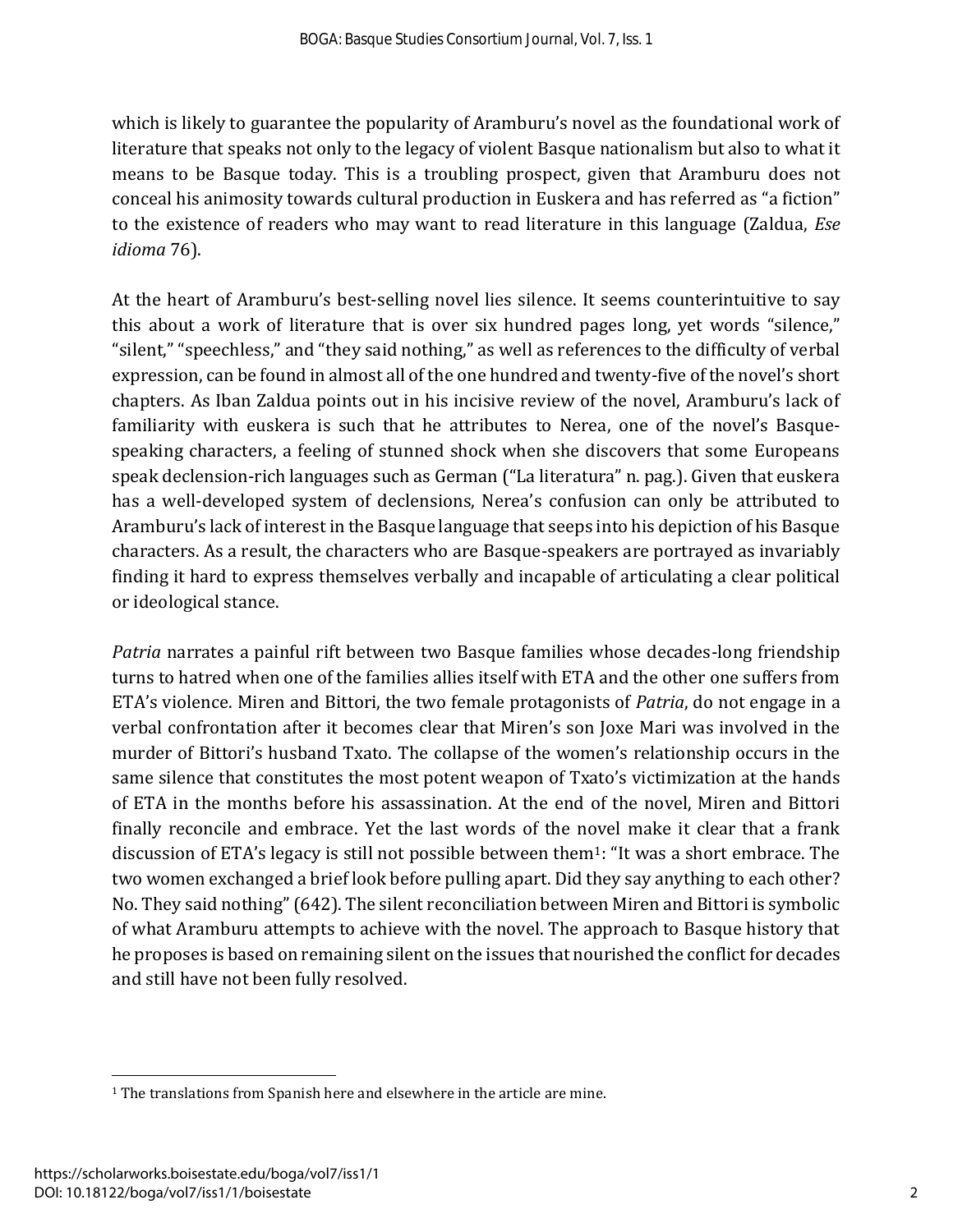Since its publication, the novel has gone through 32 editions, and over a million copies of *Patria* have been sold. Aramburu received several awards for the novel, including the prestigious National Prize for Narrative [Premio Nacional de Narrativa] for 2017.<sup>2</sup> The jury declared that the novel deserved the award because of "the psychological depth of its characters, the narrative tension and the integration of various viewpoints, as well as the effort to write a globalizing narrative of a tumultuous years in the Basque Country" (Cruz n. pag.). Readers have responded to *Patria* with the kind of enthusiasm that makes it clear that Aramburu has tapped into an issue of an immense interest to Spaniards and readers outside the country. The novel owes its success among readers outside of Spain not only to its author's undoubted literary skill but also to the way in which it contributes to "the demonizing of terrorism [that] in general allows for the modern democratic state to forget its obligation to open, free, and critical discourse" (Watson 108). The discussion of Basque terrorism in *Patria* is fully in keeping with the "dehistoricizing and depoliticizing effect" of the "conflation of terrorism with terrorists" (Third 27) that characterizes much of the Western discourse on terrorism. The familiarity of Aramburu's dismissive approach to Basque nationalism makes reading *Patria* an intellectually unchallenging experience that does not require a profound engagement with the matter of Spain's separatist movements.

In a facetious essay published in *Vanity Fair*, Javier Aznar talks, with mock self-deprecation, about his own incapacity to produce a text that would match the popularity of Aramburu's novel:

The other day I approached my neighborhood bookstore to see if they carried my book… What they did have, though, was *Patria*. In fact, they had mountains of *Patria*. And when I say mountains, it isn't that I'm using poetic license. I stumbled across something like a pyramid made of *Patrias* in an aisle. And the table of new arrivals was carpeted, I repeat, car-pe-ted, with copies of Aramburu's book. His book was being used as an ornament. A prop. (n. pag.)

Aznar's description of bookstores overflowing with copies of *Patria* brings to mind 2001, the year when Javier Cercas's *Soldados de Salamina* was published and high stacks of copies of the novel graced bookshop windows and store displays everywhere in Spain. The explosive success of *Soldados* contributed to making the Spanish Civil War novel the favorite genre of Spain's readers and publishers in the first decades of the twenty-first century.<sup>3</sup> There is every

<sup>2</sup> At the moment of this article's writing, *Patria* brought its author Premio Euskadi de Literatura en castellano, Premio de la Crítica de Narrativa Castellana, Premio Ramón Rubial, Premio Francisco Umbral al Libro del Año, and Premio del Club Internacional de la Prensa.

<sup>3</sup> Of course, Cercas did not invent the Civil War genre. Novels on the Spanish Civil War were published in a steady stream since the war and especially after the death of Franco. Still, the publication of *Soldados de Salamina* proved to be a turning point in the trajectory of the genre. The enormous success of Cercas's novel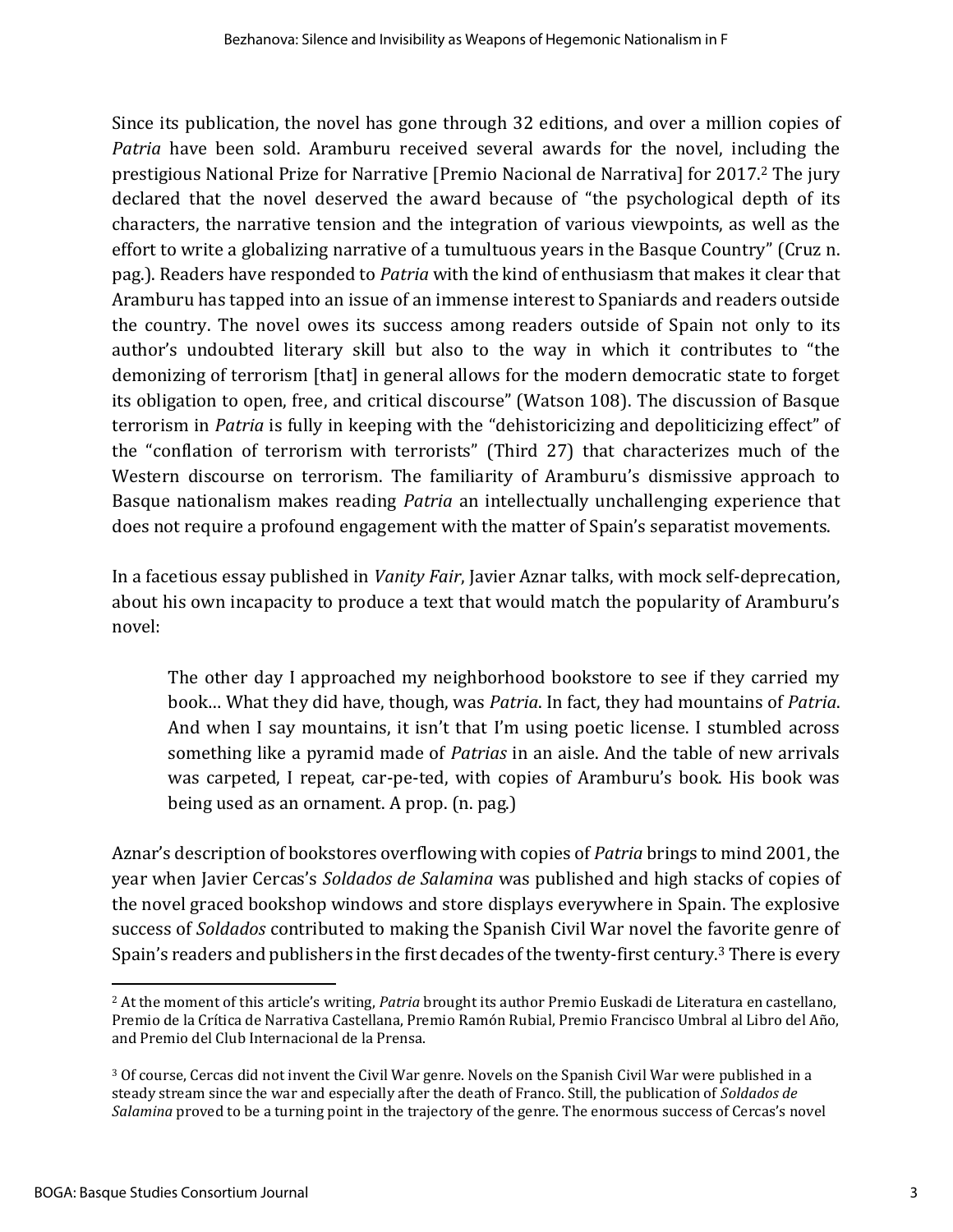reason to believe that the enthusiastic reader response to Aramburu's *Patria* is not an isolated phenomenon but a symptom of a growing interest in the novels that discuss the legacy of ETA's violence. 4

There are indications in the novel that the success of the Civil War genre was on the author's mind during the process of the novel's creation. One of *Patria*'s most intriguing chapters describes a public lecture given by Aramburu's *alter ego* in the novel, a writer who authored a book that sounds very similar, in its scope and goals, to *Patria*. As he listens to the writer's lecture, Xabier, a character whose father was killed by ETA, echoes the sentiments expressed on multiple occasions by Aramburu himself: "Until this moment, Basque authors have paid little attention to victims of terrorism. . . Besides, ETA's terrorism cannot be used to attack the political right. The civil war is much more useful for that purpose" (553). The belief that Basque writers have avoided writing about the victims of terrorist violence is objectively untrue, yet one can perceive, in Xabier's words, traces of bitterness that a writer like Aramburu must have felt as he observed the success of the Civil War novels on the Spanish literary market.<sup>5</sup> The publication of *Patria* has rectified this state of affairs, displacing the Spanish Civil War, a subject that was already exhibiting signs of exhaustion, from its privileged place in Spain's publishing industry. Unfortunately, many critics have taken at face value Aramburu's assertions that his is a lone voice in Spain's literary arena to break the silence that supposedly surrounds the issue of ETA's terrorism. Eugenia Ortiz Gambetta, for instance, believes that *Patria* broke "an ominous silence" that has existed on the subject (48). As Iban Zaldua points out, however, one can only believe in the existence of such silence if one erases from one's consciousness much of the Basque literature written since the 1970s,

not only as a literary but also as a market phenomenon inspired many Spanish writers to use the formula at the core of Cercas's novel to write their own bestsellers about the war (López-Quiñones 97, Scharm 274-5). According to a study of the genre conducted by David Becerra Mayor, the first decade of the twenty-first century saw an explosion in Civil War novels which peaked around 2010 yet still continued to have a significant presence after that (421-2).

<sup>4</sup> Many novels that address the effects of the armed struggle between ETA and Spain's state apparatus have appeared in print throughout the past three decades. None of them, however, have enjoyed the kind of popularity that has been achieved by *Patria*. For instance, *Los peces de la amargura* (2006), Aramburu's collection of short stories that addresses ETA's violence was very well-received by readers and critics and was awarded Premio Vargas Llosa de Relatos and Premio Dulce Chacón. Juan Manuel Díaz de Guereñu has praised the collection for "the ethical valor of discussing the suffering of the victims of terrorism" ("Intimidad" 185). The success of *Patria*, however, has surpassed that of any of the preceding literary treatments of the conflict, including those by Aramburu himself. *Patria*'s success is, to a large degree, a result of a propitious historical moment when there is an increased appetite for literature that denigrates regional nationalisms within Spain as a result of events in Catalonia.

<sup>5</sup> Iban Zaldua has discussed at length the roots of Aramburu's oft-reiterated yet erroneous belief that Basque writers have been reluctant to acknowledge the suffering of the victims of ETA's violence in their writing (*Ese idioma* 71-7).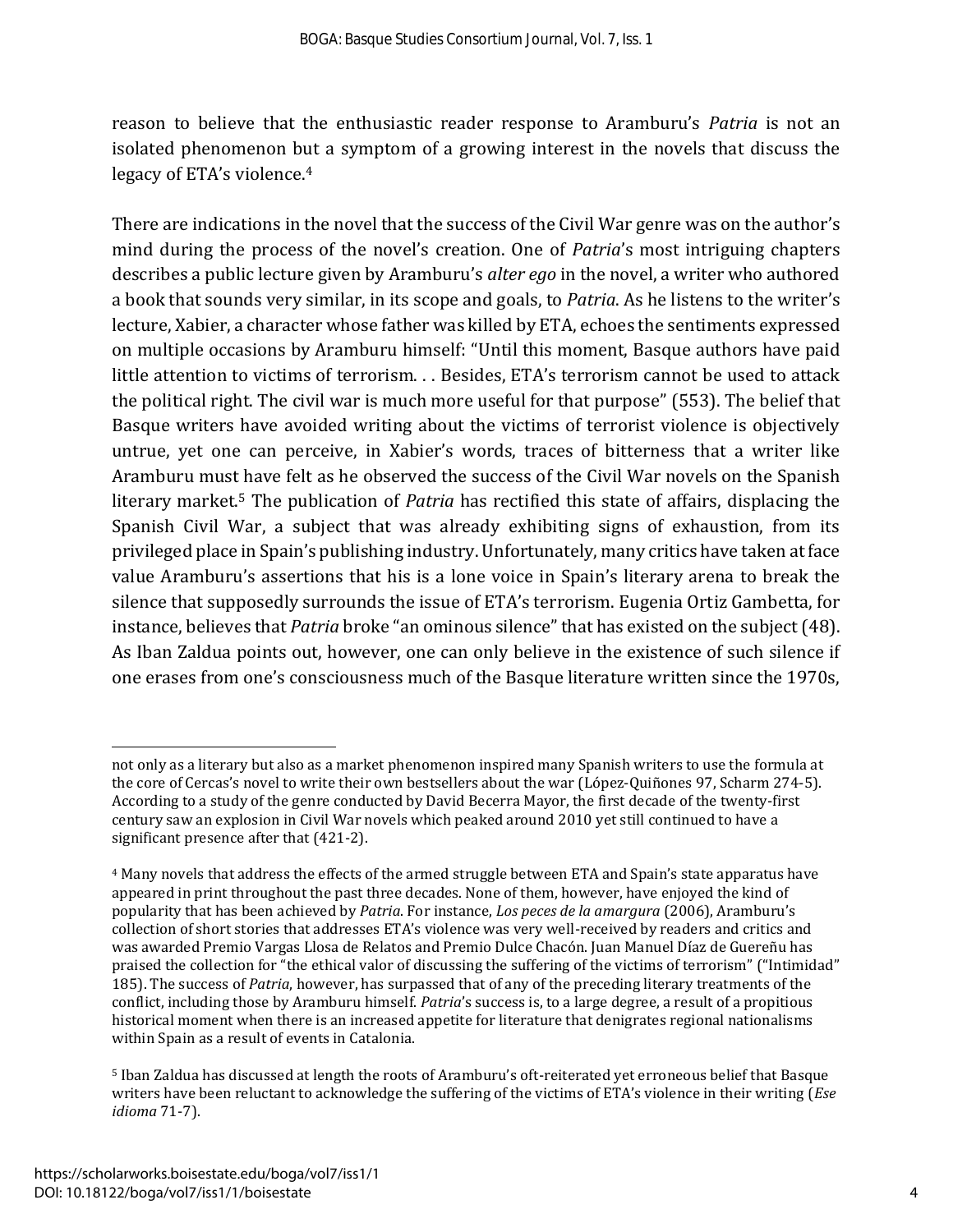given that "this is one of the subjects that signaled the entrance into the contemporary era of literature in euskera" ("La literatura" n. pag.).

The success of *Patria* prompted HBO España to commission Aitor Gabilondo, a well-known television producer from San Sebastián, to adapt the novel for what will be the first original TV series within the recently launched streaming service of Spain's standalone HBO channel ("'Patria', la novela" n. pag.). The production strategy adopted by HBO España is to "deliver limited, high-selective and unique content, the best of which may turn out to be iconic to its brand" (Hopewell n.pag.). HBO's success is predicated on the network's "incorporation of disaffection and even dissent into capitalism itself" (McGuigan 16), and the network has made a name for itself – and gained a significant market share – by creating seemingly risqué shows that absorb "ostensibly rebellious or non-conformist sentiments" that inevitably arise in late-capitalist societies (McGuigan 35). The choice of *Patria* for HBO's first original series produced in Spain makes every sense given Aramburu's skill at treating such a controversial subject in a manner that privileges sentimentality over insight. In the words of José Luis Bernal Salgado, *Patria* "manages to transmit emotions to the readers in torrents" and its short chapters "skillfully syncopate the process of reading in a sort of a panting that keeps getting faster" (120). The breathless quality of Aramburu's writing in the novel underscores the vision of the Basque nationalist aspirations as a product of inarticulate emoting on the part of people who simply do not have much to say.

In an enthusiastic report about *Patria*'s success among Basque readers, journalist Lorena Maldonado quoted the representative of the bookstore Elkar Bilbao who believes that the novel has met with such great demand because its way of talking about the legacy of ETA "has not bothered anybody" (Maldonado, n. pag.). In order to achieve this, the novel eschews the larger political and social issues that played a role in the rise of the violent forms of Basque nationalism. Instead, Aramburu presents the conflict that ravaged Euskadi for four decades as a result of personal failings of individual participants who do not manage to keep their unthinking emotional responses under control. Once again, there is a clear parallel between Aramburu's *Patria* and Cercas's *Soldados de Salamina*. In the words of Nathan Richardson, "what the mass reading public consumed when they read and praised *Soldados de Salamina* was no deep exploration of Spanish history… Rather, they consumed a fiction about fiction, about heroes who thought nothing and who recognized in each other an ultimate nothingness and so who spent sleepless nights saying nothing" (12). The "ultimate nothingness" behind the characters' incapacity to articulate an ideological dimension to the Civil War that is central to *Soldados*is even more pronounced in the case of *Patria*. The reason why the protagonists' silent reconciliation in the closing scene of Aramburu's novel seems unconvincing even to such an enthusiastic reader as Mario Vargas Llosa is that, in the absence of a discussion of the reasons that caused the conflict, Miren's and Bittori's embrace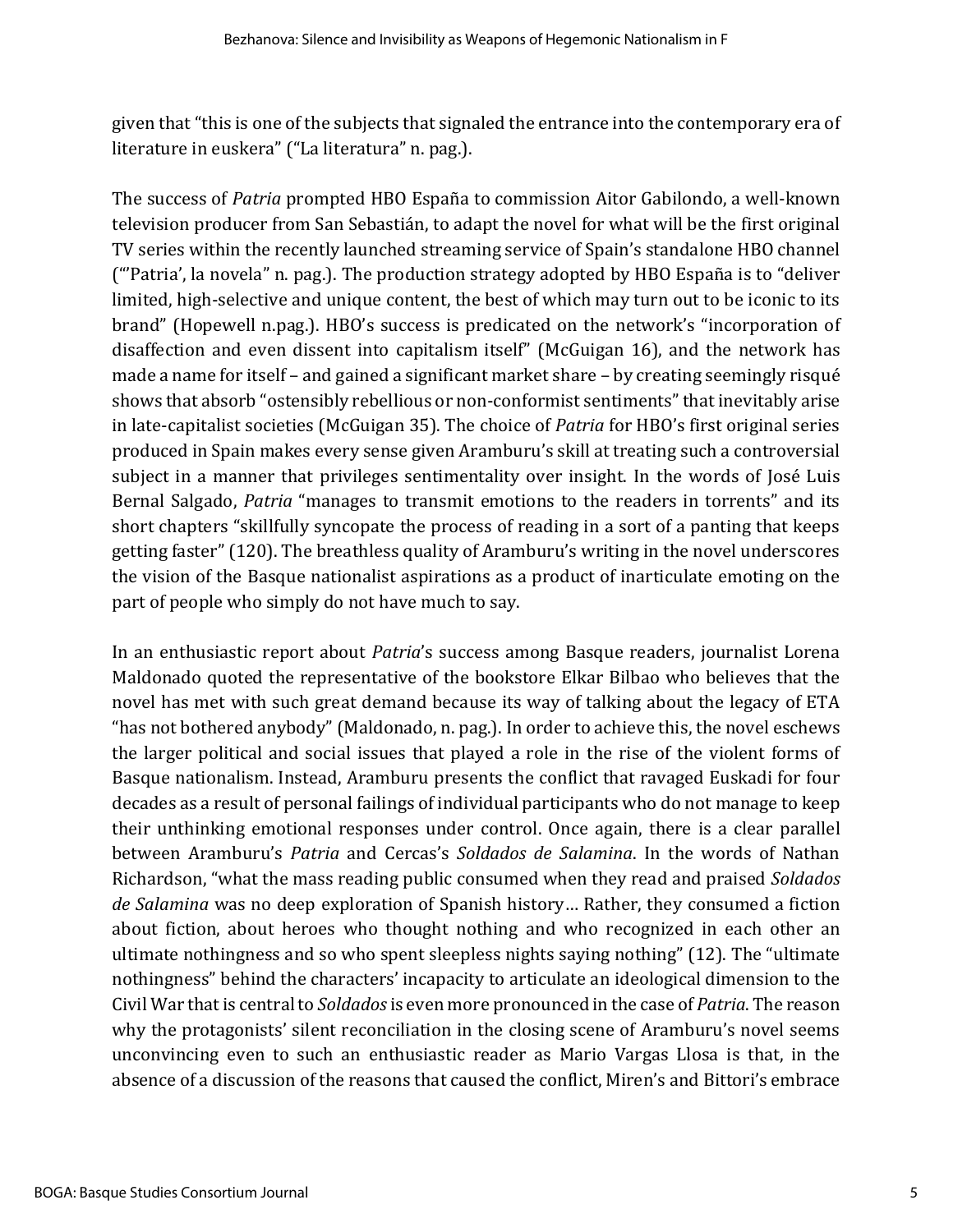is more likely to be a product of a fleeting mood than of a genuine progress.<sup>6</sup> Given that Bittori is dying of cancer, it is likely that the former best friends will never have an opportunity to put into words their feelings about the violence that they experienced and that destroyed their friendship.

The numerous reviews of *Patria* in the Spanish press have, with very few exceptions, been couched in terms of superlative praise that seems to owe at least as much to the political uses the novel can serve as to its literary merit. Borja Hermoso, the director of the Culture section of *El País*, for instance, was unsparing in his admiration of *Patria* in a review of the novel: "One struggles to find hyperbolic adjectives and adverbs to describe what happened with *Patria...* But *Patria* is already something different, something greater than a book" (n. pag.) José-Carlos Mainer went as far as to compare Aramburu with Galdós and Tolstoi and suggested that the novel's subject is "40 years of Euskadi's drift towards fascism" (n. pag.). Mainer's reaction demonstrates that *Patria* easily lends itself to be used as part of a narrative that dismisses Basque nationalism as fascist in nature and, thus, beyond deserving of a more nuanced approach. Fernando Valls echoes Mainer in his admiration of the novel by placing it among the ranks of novels by "Tolstoi, Galdós, Baroja, Max Aub, Ramiro Pinilla or Rafael Chirbes" (239). Such obvious efforts to canonize *Patria* almost immediately after its publication point to the reviewers' desire to preclude any criticism of the novel by placing it among the ranks of works by Tolstoy and Galdós.

In a rare negative review of the novel titled "'Patria', a divergent opinion," Pau Luque Sánchez points out that much of the book's success owes to the facile binary that lies at its core and that cannot fail to please those of its readers who are averse to considering the possibility that Basque separatism can be rooted in anything but irrational fanaticism: "If Aramburu's goal with *Patria* was to create a saga that would soothe our consciences, confirming that they are the bad guys, the fanatics, and the country bumpkins and we are the good guys (a little cowardly, but still ultimately good), *Patria* works—and I say this without any sarcasm perfectly" (n. pag.). Not only does Aramburu's approach constitute a gross simplification of Basque politics, it is also similar to the one that, for decades, nourished the very conflict that *Patria* attempts to condemn. As Cameron Watson points out, "this type of discourse—ETA as threat, society as victim—is the very life and soul of the organization" because it is feeding into "ETA's self-mythification" (107). The violent militancy of ETA's members in the novel is

<sup>6</sup> In his review of the novel, Vargas Llosa expressed no reservations about *Patria*, save for the closing scene which he found to be unrealistic: "In the closing page, two former friends, Miren, a terrorist's mother, and Bittori, a victim's mother, exchange a hug of reconciliation. This is the only episode of this beautiful novel that didn't feel like life itself but, rather, as pure fiction" ("El país" n. pag.). The incongruity of this happy ending with the logic of the events described in *Patria* contributes to the sentimentalized aspect of the novel. Vargas Llosa betrays this facet of the novel through the slip of referring to Bittori as a victim's mother. Bittori loses a husband, and not a child, to ETA's terrorism, but *Patria*'s tendency to simplify the most complex issues does suggest a facile parallelism of the kind Vargas Llosa stumbles into by mistake.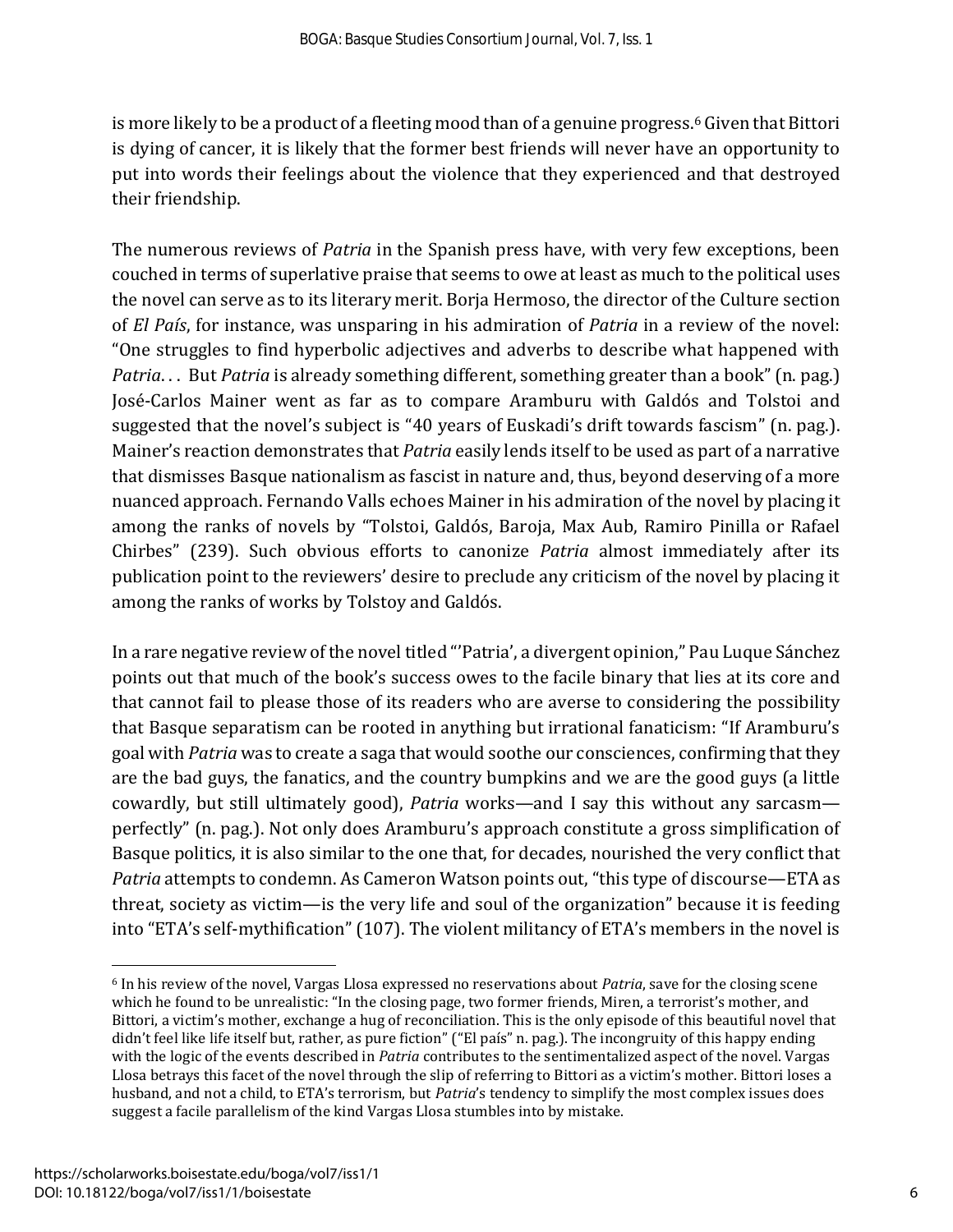immune to logic or reason and exists as a force of nature that cannot be addressed by political measures or intellectual discourse. An unquestioning acceptance of this discourse leaves no space for an engagement with the abundant non-violent manifestations of Basque nationalism.

*Patria*'s publication coincided with the exacerbation of the tensions between Spanish centralism and Catalonian nationalism. The novel's clearly critical stance towards "the blasted nationalism" (Vargas Llosa, "El país" n. pag.) will undoubtedly please those who welcome an unqualified rejection of Spain's separatist movements. Of course, the nationalism thus condemned is never that of the hegemonic Castilian-speaking Spain. As Michael Billig pointed out, "those in established nations – at the centre of things – are led to see nationalism as the property of others, not of 'us'" (5). The novel's failure to offer any insights into Basque separatism stems from its silence on the subject of the hegemonic nationalism of the Spanish state against which this separatism struggles. *Patria* legitimizes the dominant Castilian-speaking nationalism precisely by pretending that it does not exist. This kind of silence is the strongest weapon in the arsenal of hegemonic nationalisms:

The gaps in language, which enable banal nationalism to be forgotten, are also gaps in theoretical discourse. The social sciences have used habits of thinking which enable 'our' nationalism to pass by unnoticed. This, the mundane ways of thinking, which routinely lead 'us' to think that 'others', but not 'ourselves', are nationalist, are paralleled by habits of intellectual thinking. (Billig 8-9)

The novel's readers can absolve themselves of any complicity with nationalism through a facile condemnation of the irrational, cognitively limited characters who embody the entirety of Basque separatism in *Patria*. There is no a hint in the novel that the violent manifestations of Basque nationalism could have occurred, at least to a degree, as a response to the aggressive efforts of the Spanish state to suppress the Basque language and culture. This is not surprising, given that Aramburu clearly believes in the inferiority of most, of not all, cultural output in euskera.

On the few occasions when *Patria* does offer a glimpse into the existence of a violent statesponsored nationalism in Spain, the context of these observations makes them entirely unconvincing. Miren, for instance, refers to the victimization her family experienced at the hands of the repressive Spanish state apparatus in a way that makes it impossible for readers to see her suffering as genuine and empathize with her. When Miren realizes that Bittori has come back to their village after a long absence, she is incensed by what she perceives as her former friend's attempt to make her accept culpability for Bittori's suffering: "We are victimized by the State and now we are also victimized by the victims. Everybody is against us" (79). Given that Bittori's husband was killed by the terrorist cell headed by Miren's own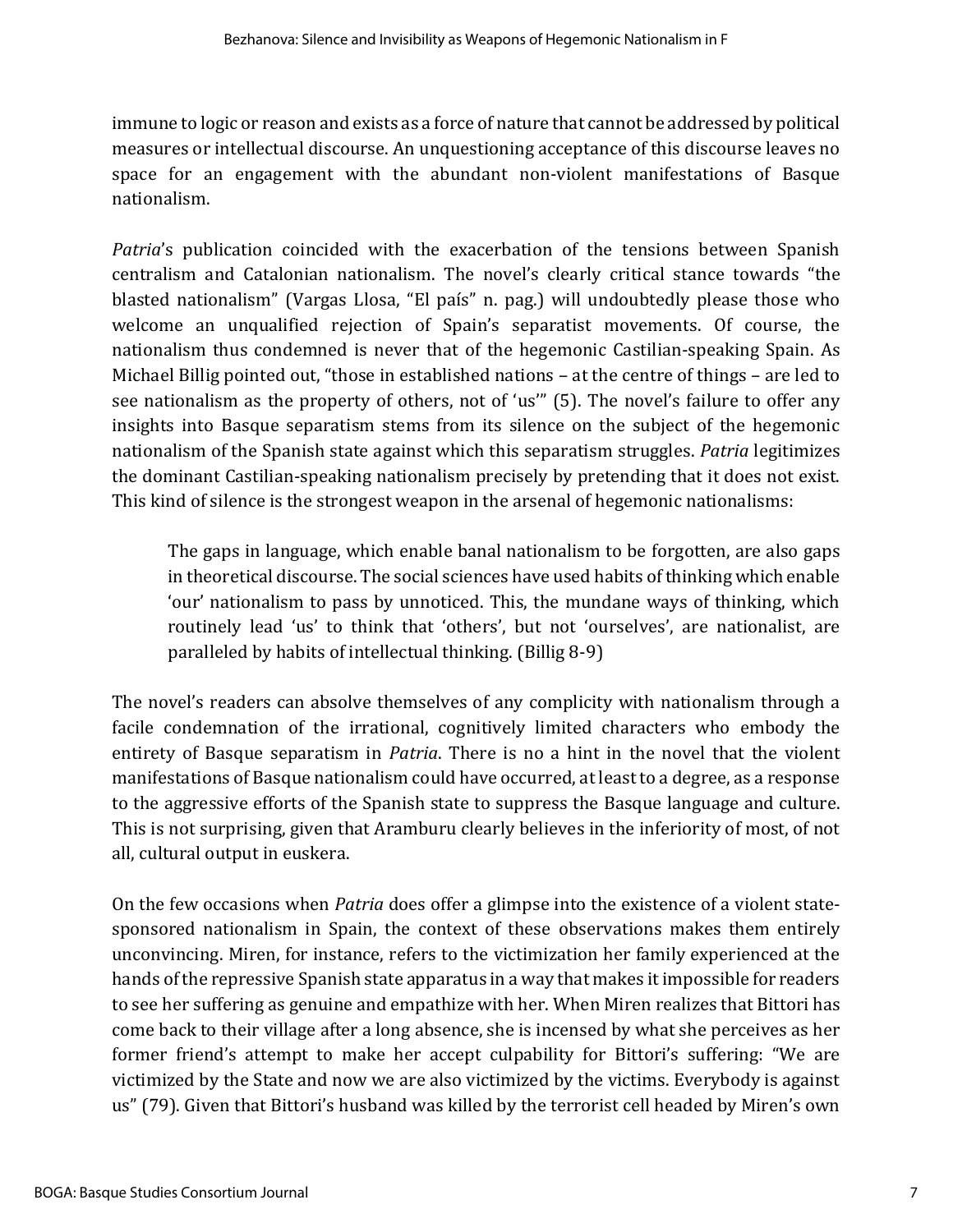son, Miren's insistence on seeing herself as Bittori's victim is so outrageous that there is no likelihood of readers experiencing any compassion towards a character capable of such tonedeafness. Like most of the Basque characters in the novel, Miren is a parody of Basqueness that seems to be inspired by the Orientalizing accounts of Basque difference like the one provided by Ian Gibson in his *Fire in the Blood*:

The Basques are a mystery race and their language is an enigma. . . When a Basque woman wears her hair plaited and dons moccasin sandals she looks as if she has come straight off the set of a Western. The Basque matron is an awesome figure. . . A Basque friend assures me that, while brother-sister incest occurs with some frequency in the lonely inland valleys, no father would ever dare to go to bed with his daughter – he would be instantly castrated by the woman of the house! (131-4)

In spite of their political differences, Miren and Bittori represent precisely the kind of domineering, emasculating womanhood that is often evoked in such risible stereotypes about Basques.

In his review of *Patria*, Luque Sánchez discusses the consequences of Aramburu's decision to sacrifice nuance to the goal of creating an easily digestible formula at the core of the novel: "In *Patria*, the bad guys are ignorant, provincial and I'd even venture to say that they have a noticeable cognitive impairment. At no point throughout the reading do I get a feeling that their badness and barbarity stem from their ideology but, rather, from their mental limitations. That is, they are barbaric because they are dumb" (n. pag.). Amidst the exuberant praise that *Patria* has received, it is refreshing to see a review that points to one of the novel's most puzzling aspects. Most of its characters do seem cognitively impaired, although this affliction does not only strike those of them who belong to or support ETA. The Basque characters victimized by ETA suffer from the same defect and seem to exist in an emotional vacuum, which prevents them from forming and maintaining the most basic human links.

One of the most salient examples of this cognitive limitation can be observed in Miren's comportment when her daughter Arantxa suffers a stroke. In the presence of Arantxa, who is lying in her hospital bed, Miren attacks her daughter's estranged husband Guillermo, using the kind of language that demonstrates her utter incapacity to comprehend the impact that her words might have on the ailing and helpless Arantxa. Guillermo's response to Miren's outburst offers the readers a glimpse into the casual cruelty she practices with her infirm daughter: "My definitive separation from Arantxa has nothing to do with what happened. . . So it's not true that I just split and saddled you with this 'lump.' Try showing a little respect. If not for me, then at least for your daughter whom I'd never call a lump like you just did" (97). Guillermo, who is not Basque, is capable of treating his ailing estranged wife with a degree of kindness that is entirely absent from the emotional repertoire of Arantxa's Basque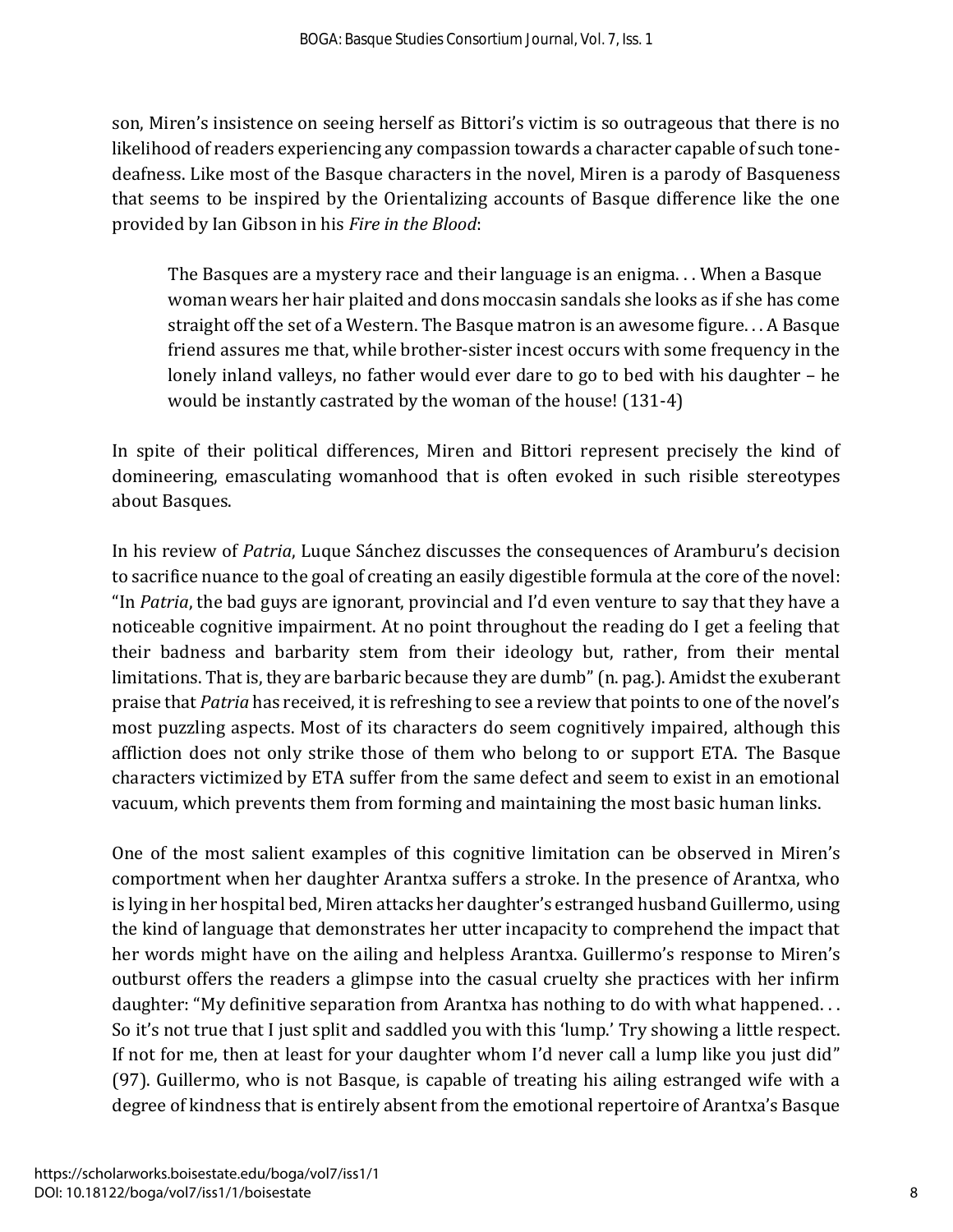mother. This is not accidental, given that Aramburu consistently endows the Basque characters of *Patria* with an inherent incapacity to empathize with others.

The contrast between the kindness with which one of the nurses – who, not surprisingly, is not Basque - relates to Arantxa's teenage daughter Ainhoa and the harshness of Miren's treatment of her granddaughter is especially striking: "A nurse, Carme, very sweet, took care of Ainhoa in the first days, until the arrival of Miren. She told her soothingly and caringly to stop worrying, that she would help her" (91). Miren, on the other hand, is incapable of relating to the pain and fear that her granddaughter experiences as a result of Arantxa's sudden illness and keeps complaining about the expense of having to take care of Ainhoa while her mother is sick: "Understand that this whole thing with your mother will cost me a ton of money. I have to be careful with what I spend" (92), "on the way, Miren. . . kept listing all of her expenses. . . Miren kept talking and complaining and never stopped complaining, while Ainhoa, feeling resentful, looked anywhere else, at other bus passengers, houses and passersby, to avoid looking at her grandmother, refusing to say a word to her" (94). Ainhoa's silence is a result of Miren's incapacity to empathize with the suffering experienced by her teenaged granddaughter who is forced to face her mother's sudden illness. Like other members of Miren's family, Ainhoa learns that silence is the best response to Miren's emotional destructiveness.

Miren is ETA's most passionate supporter among the characters of the novel. Her fanatical defense of ETA's actions is greater than even that of her son Joxe Mari who is jailed for his terrorist activity on behalf of the organization. However, Miren's erstwhile friend Bittori, who detests ETA as much as Miren supports it, exhibits the same unthinking cruelty towards her husband and children as Miren. Her obsession with food is equal to Miren's and corresponds to the stereotype of gastronomically preoccupied Basques. <sup>7</sup> Bittori's scandalized reaction to the realization that her son's girlfriend Aránzazu is a vegetarian would be comical if the readers did not know that Aránzazu's relationship with Xabier was not going to survive his complex familial allegiances: "Can you imagine our son living with this kind of person? For God's sake! In this house, we have eaten meat and fish our whole lives. And besides, these grass-eaters are weird people, filled with hang-ups. . . A divorcée, sharp as a needle. This woman is used goods that's been passed around forever. She eats like a little birdie.She didn't even touch the sponge cake" (292). Bittori's contempt for Aránzazu's

<sup>7</sup> Gibson, for instance, states that "hearty eaters and deep drinkers, they have some of the best cooking in the land. There is no hake like Basque hake, and their vegetables, apples and cheeses are in a class of their own" (133). Miren's fanatical dedication to cooking fish, as well as her husband's passionate love for his vegetable patch, are presented in the novel as being as symptomatic of their Basqueness as their almost comical gruffness.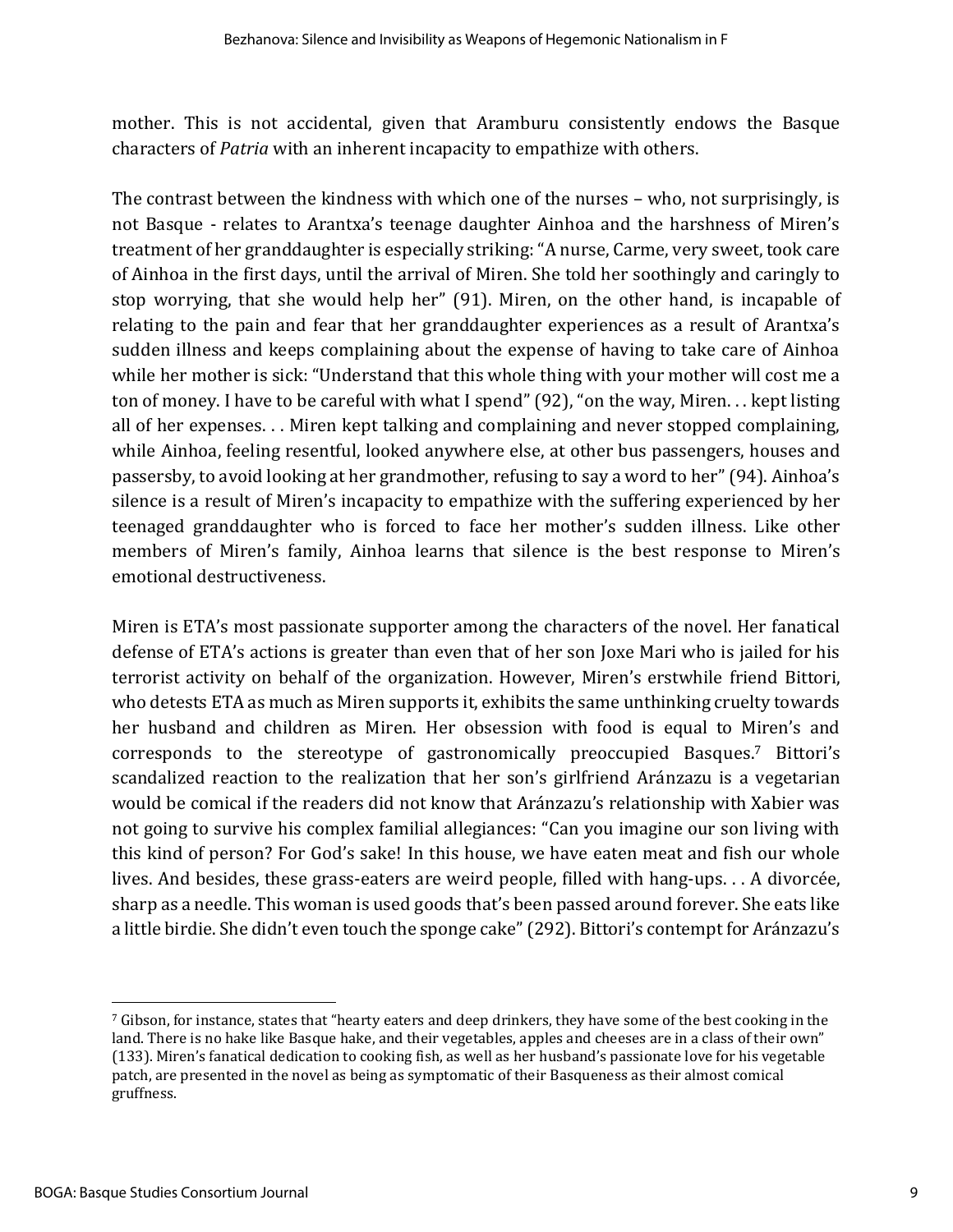status as a divorcée stems from her equally stereotypical Catholic piety, which marks her as 'a typical Basque' as much as her love of food does.<sup>8</sup>

Bittori's son Xabier is conscious of his mother's cognitive impoverishment and refers to her as "a person with a fairly limited mental universe" (363). The opinion he has of his mother might sound harsh yet it is impossible to reach a different conclusion after observing Bittori's interactions with her adult children. The manner in which Bittori communicates to her son the news that Txato has been shot cannot fail to wound Xabier, yet Bittori is oblivious to the pain she is causing: "He's dead. Start getting used to it. – Who told you this? – I just know it. Last I saw him, he was still breathing; but he was dying. I assure you that he won't survive this one. I think his head was blown up. Txato is over and done, just wait and see. – I suppose he was taken to a hospital. – Yes, but it's useless, just wait and see" (370). The casual attitude that both Miren and Bittori exhibit at the time when members of their families find themselves on the brink of death is in keeping with the vision of Basque identity that lies at the core of the novel. A culture whose members are this indifferent to the suffering and possible death of their loved ones, the novel seems to suggest, can hardly be expected to be repulsed by terrorism.

Aramburu makes every effort to ensure that readers see his characters as typical and not in any way exceptional. As Martínez Arrizabalaga pointed out, the novel is set "in a village close to San Sebastián that isn't clearly defined, with the intention of making it alike many other villages of Euskal Herría" (494). In spite of their contrasting attitudes towards ETA, Miren and Bittori are nearly identical in the manner in which they conduct their lives and relate to others. The similarities between these women have led critics to conclude that the novel's greatest defect is the excessively monochromatic nature of its protagonists (Brindisi n. pag.). This narrative strategy, however, does not stem from any artistic limitations on the part of the novel's author who has never found it hard to create a wide variety of complex and nuanced characters in his novels and short stories. <sup>9</sup> The writer's reliance on stereotypical characters can only lead the novel's readers to conclude that the cognitive difficulties and the incapacity to experience empathy that characterize the Basque characters of *Patria* are common to most Basques. As Vargas Llosa pointed out in his review of *Patria*, the novel's

<sup>&</sup>lt;sup>8</sup> The truly maleficent presence in the novel is embodied by the characters of the village priest don Serapio and the bartender Patxi who, in the words of Fernando Valls, are "painted with Barojan tinges [and] compete in manipulation and malevolence" (234). Bittori's abandonment of the Catholic faith is linked in the novel to her rejection of Basque nationalism after her husband's assassination by ETA. *Patria* ridicules and demonizes the traditional forms of Basque sociability that include church attendance, local bars, gastronomic societies, and cycling clubs as breeding grounds for separatist sentiment.

<sup>9</sup> In his study of Aramburu's work published before 2005, for instance, Díaz de Guereñu points out that, from the beginning of his novelistic career, Aramburu created a narrative cast coprised of highly defined characters with their own ways of speaking and acting that make them instantly recognizable yet never leave the readers feeling jaded (369).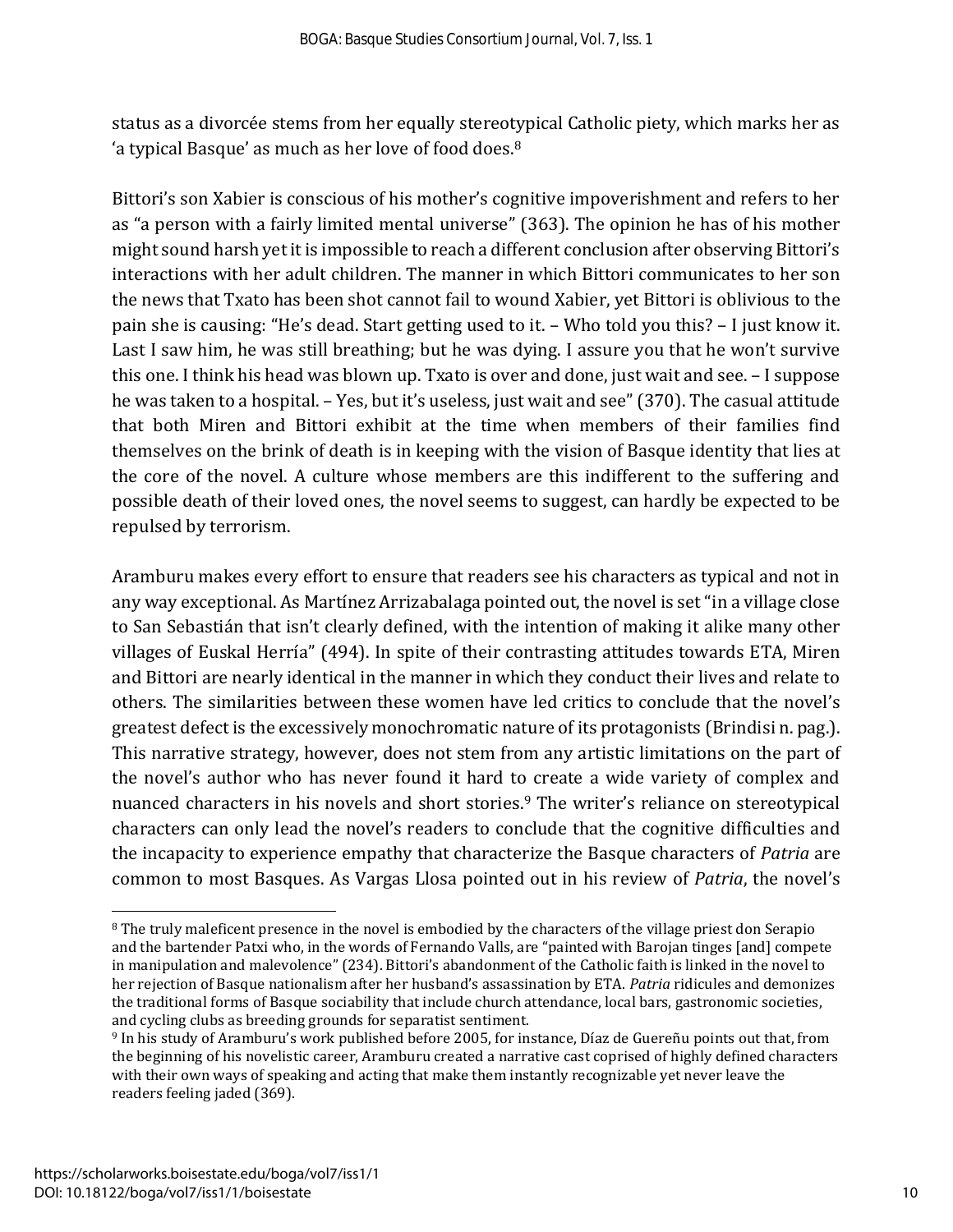characters "are neither heroes nor great evildoers but regular folks, some of them poor devils who wouldn't be of any interest in different circumstances" (n. pag.). The review is titled "The Land of the Silent," which seems to suggest that the Peruvian novelist, at least, does believe that *Patria* speaks to the Basque experience at large and not only to that of a few isolated 'poor devils.' The sheer unexceptionality of Miren, Bittori and their family members suggests that there is something indigenous to the Basque culture, as it is portrayed in the novel, that is bound to cause outbursts of inexplicable and uncontrolled violence.<sup>10</sup>

In his review of *Patria*, Díaz de Guereñu quotes a promotional text written by Aramburu that was meant to accompany the novel and explain the idea behind it. In the writer's own words, the characters of *Patria* represent all Basques: "If I had to summarize in a few words the central theme of *Patria*, I wouldn't hesitate to mention the people of my land. The novel talks, first and foremost, about them even if they are represented by a handful of characters who also had to live through the bloody and sad era of the Basque Country" (Díaz de Guereñu, "Un agujero" 108). It is hardly accidental that readers never learn the last names of the characters who populate the novel and, as a result, can associate them "with nobody and anybody" in Euskadi (Díaz de Guereñu, "Un agujero" 110). Due to the editorial success of *Patria*, Aramburu, who for the past thirty years has lived in Germany, is now the author of the most widely read text about the Basque Country. The novel has been translated into 16 languages and for many of the novel's overseas readers will constitute their only source of information on Euskadi. In a recent interview, the author has made it clear that he is aware of the paucity of knowledge many of his readers probably have about the Basque Country and is not concerned about it. To the contrary, Aramburu suggests that the supposed universality of the Basque experience makes it unnecessary for the novel's readers to have any knowledge of the historical and political context of the events he describes in the novel (Uribarri n. pag.). Aramburu's appeals to the supposed universality of the Basque experience stem from the same source as his continued efforts to deny the value of the works of art that Euskadi has produced. By refusing to acknowledge the value of cultural production in Euskera, the writer endorses the belief that Basque nationalist aspirations cannot possibly arise out of a genuine need to preserve a truly valuable cultural legacy.

Aramburu's insistence that Basque literature has failed to address the violent legacy of ETA's terrorism (Zaldua 76) is not grounded in reality, yet it is very much in keeping with the author's generally poor opinion of writers who have not abandoned euskera in favor of Castilian Spanish. Aramburu believes that such writers lack artistic freedom because some of them receive financial support from the government of the Basque Autonomous Community. As the author said in a 2011 interview, "in the Basque Country, a fiction is

 $10$  This vision of Basques is not new. Lisa Corostegui, for instance, provides an insightful analysis of the many ways in which Basques have been Orientalized through a discourse that associates them with uncontrollable eruptions of violence (36-7).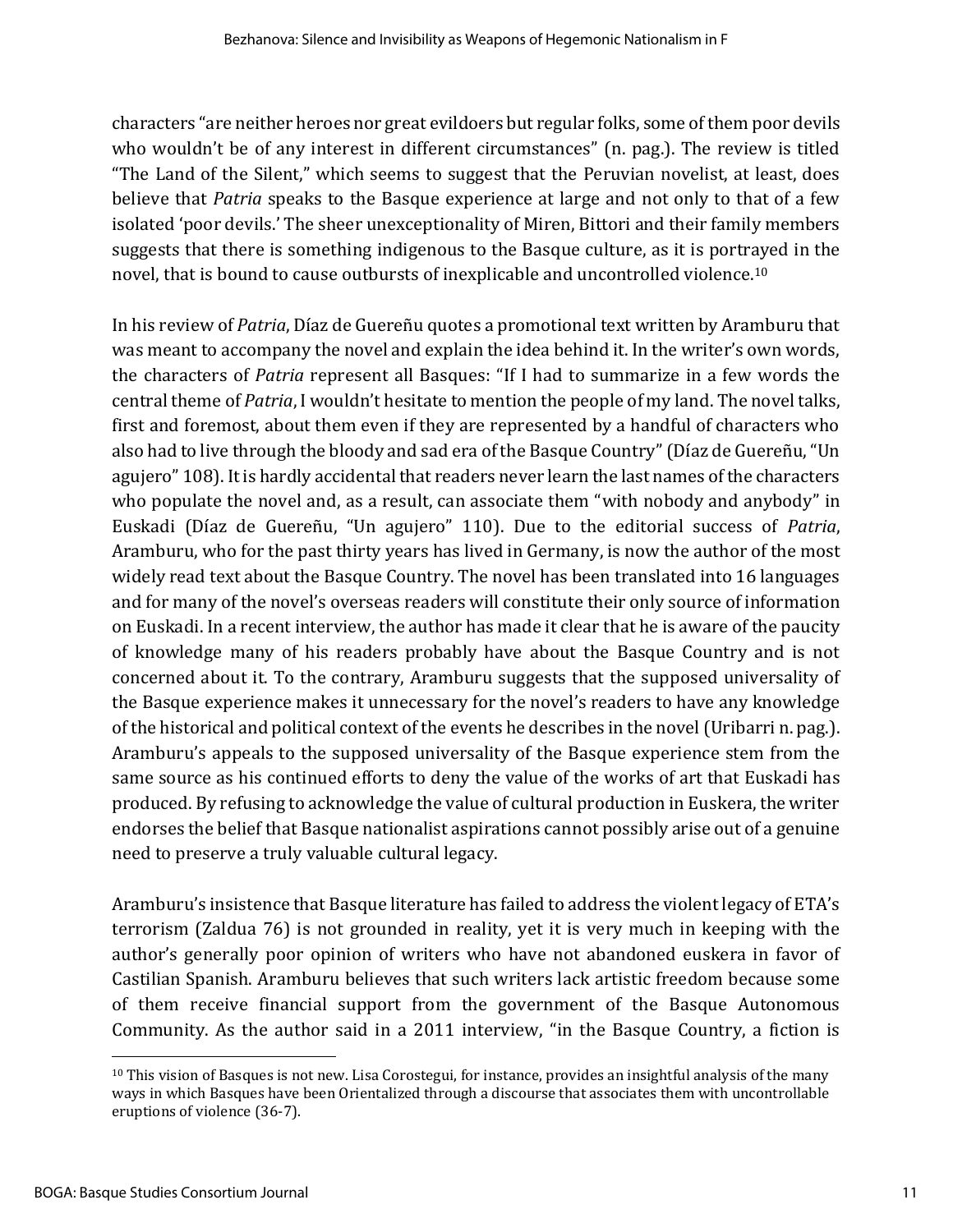maintained of there being readers who read in euskera and, as a result, official support is necessary" (qtd. in Zaldua 76). This is not an isolated statement on Aramburu's part but, rather, a position that the author has defended consistently and unwaveringly. In 2016, Aramburu confronted a leading Basque writer Ramon Saizarbitoria during the literary encounters organized as part of the "(Im)possible conversations in Donostia" at the Lagun bookstore in San Sebastián: "'An euskaldun writer is favored', [Aramburu] reiterated before citing as an example the program of 'readings in ikastolas' and the prize of 400 euros that, in his opinion, is endangered if a writer expresses 'dissidence.' 'I can express myself with total freedom and not endanger my chances of getting published'" (Moyano n. pag.). By promoting the idea that Basque writers have not been able to write about ETA with complete freedom because they owe their financial well-being to nationalist forces, Aramburu suggests that readers can only find honest discussions of Basque separatism in books written in *castellano*.

If we are to reject the essentialist vision of Miren's and Bittori's limited emotional repertoire as stemming from their being Basque, there is another explanation for their behavior. In the words of clinical psychologist Enrique Echeburúa, victims of violent trauma often experience "emotional anesthesia" that is manifested in "problems of emotional expression [and] affective stunting [that] complicates expressions of tenderness and creates an obstacle for the pursuit of close relationships" (54-5). As a result of the ruptured emotional connections that the psyche employs to protect itself from realizing the full consequences of the trauma and reliving it, victims of trauma become isolated within their families and communities (Echeburúa 56). The description of the emotional response that the Basque psychologist provides of the victims of violent trauma corresponds perfectly with the protagonists of Aramburu's novel.

The difficulty of communicating with their family members and the sullenness of their comportment that undermines their relationships with their husbands, children, and friends predate the encounter with ETA's violence in Miren's and Bittori's lives. In a conversation with her surly mother, Miren's daughter Arantxa unsuccessfully attempts to break the silence that has always been part of their family life: "- *Ama*, you know what this family's problem is? That we have always talked very little to each other. – Bah. – I think we don't know each other. – Well, I know all of you. I know you all too well" (44). When Arantxa loses her capacity to speak as a result of a stroke, her complete silence underscores the multitude of ways in which the members of her family have failed to communicate with each other (76). Arantxa's difficulty to speak is a result of her illness, yet it is surprisingly similar to the incapacity of articulating words that afflicts her family members and neighbors.

The eruption of ETA's violence into the lives of the inhabitants of the village where the novel's characters reside forces them to take refuge in the already familiar practice of silence. When Txato's neighbors realize that he is being targeted by ETA, they immediately erase him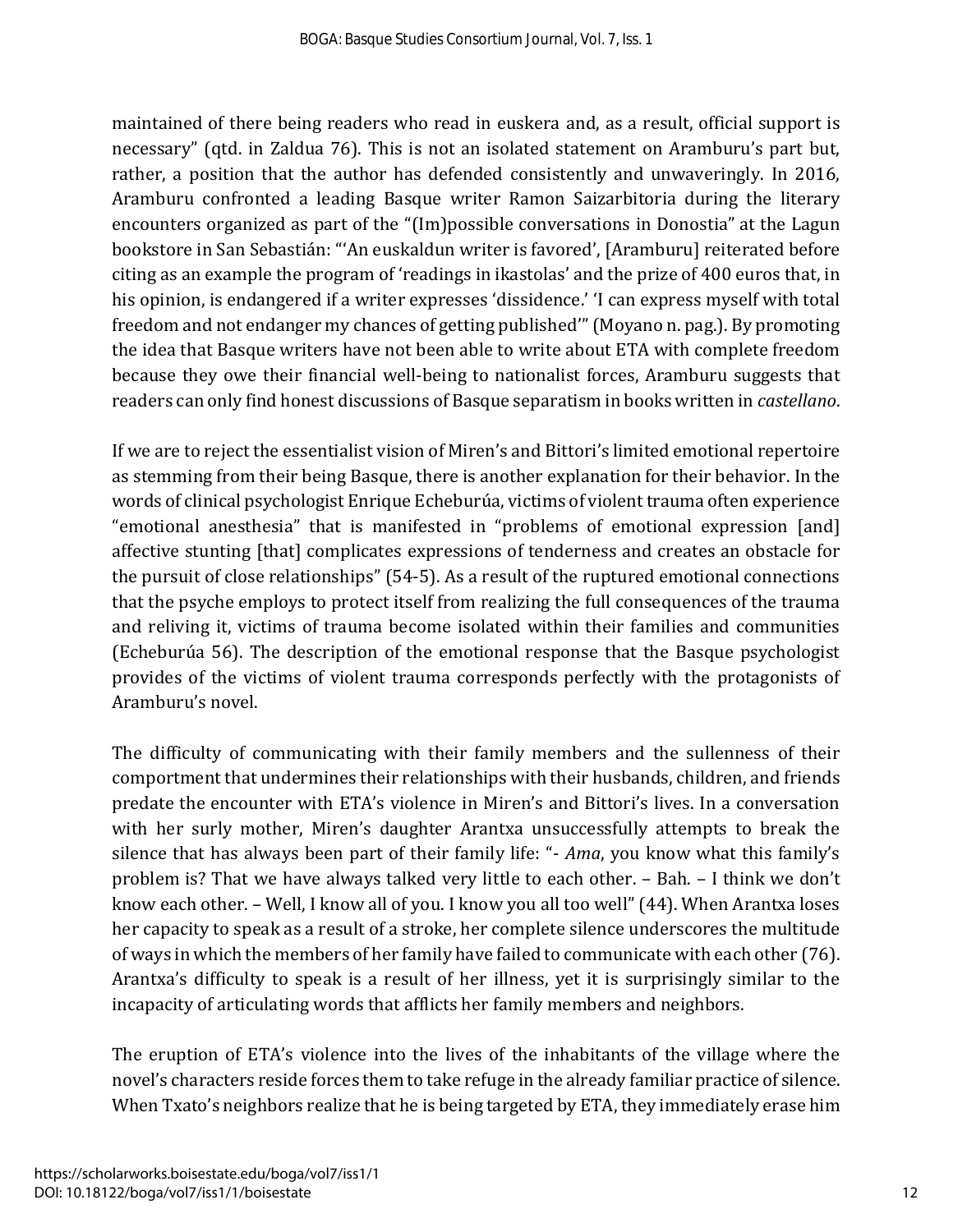from their conversations: "Txato was enterprising and brave. Everybody in the village said so until overnight, Txato entzun pim pam pum, they stopped mentioning him in their conversations as if he never existed" (59). When ETA begins to terrorize Txato, he finds himself incapable of discussing with his wife the extortion attempts and the threats to which he is subjected. Txato fails to leave his village, an act which might have saved his life, because of a lack of communication with his wife. As their son Xabier points out, Txato and Bittori fail to discuss the possibility of leaving the village where Txato's life is at risk because even the terrorist threats fail to disrupt the pattern of gruff silence that always characterized their relationship: "*Ama* would leave, too. She hinted she would a few times. I heard her says so. What happens is that the two of you don't communicate" (219).

Txato's response to Xabier's observation that existing in silent isolation is putting his life at risk offers a glimpse into the nature of the historical trauma that resulted in the emotionally stunted behavior of Txato's generation of Basques: "– This is no life. – It's what there is. It could be worse. My father fought in the war against Franco. His leg was destroyed and he spent three years in jail" (220). The devastation visited by the Nationalist forces on Euskadi during the Civil War and the persecution of Basques in the post-war years created a culture of silence that has impacted the Basque characters in the novel and tainted even the closest interpersonal relationships in their lives. Txato's comment is one of the very few allusions to the trauma of the Civil War and of the violent Castilian nationalism that saw the Basque culture as one of its main enemies. The legacy of Francoist persecution of Basques is not explored in the novel. As Nicolas Buckley points out:

in order to truly explore the perspective of the Basque radical community, it would be necessary to consider the long historical context of the Basque conflict, beyond the decades of the 1990s and early 2000s, and the role of the Spanish state in its oppression as a cause to its radicalism and terrorist acts. ETA, which grew up in the heat of an industrialization process and during the emergence of a new Spanish working class in the 1960s, cannot be analysed without focusing on the last period of the Francoist dictatorship. Subsequently the Basque radical community (ETA's social base) experienced in the Basque territories during the 1970s the most violent transition to democracy in comparison with the rest of Spanish provinces. (112-3)

This is precisely the kind of background that is completely absent in *Patria*, which allows Aramburu to engage in a facile condemnation of etarras outside of the wider context of the Basque reaction to the violent imposition of Castilian nationalism both before and during the Transition to democracy in Spain.

In spite of the fact that ETA was born in response to the Franco dictatorship's attempts to stamp out any vestiges of the Basque culture, Aramburu makes it clear that the etarras he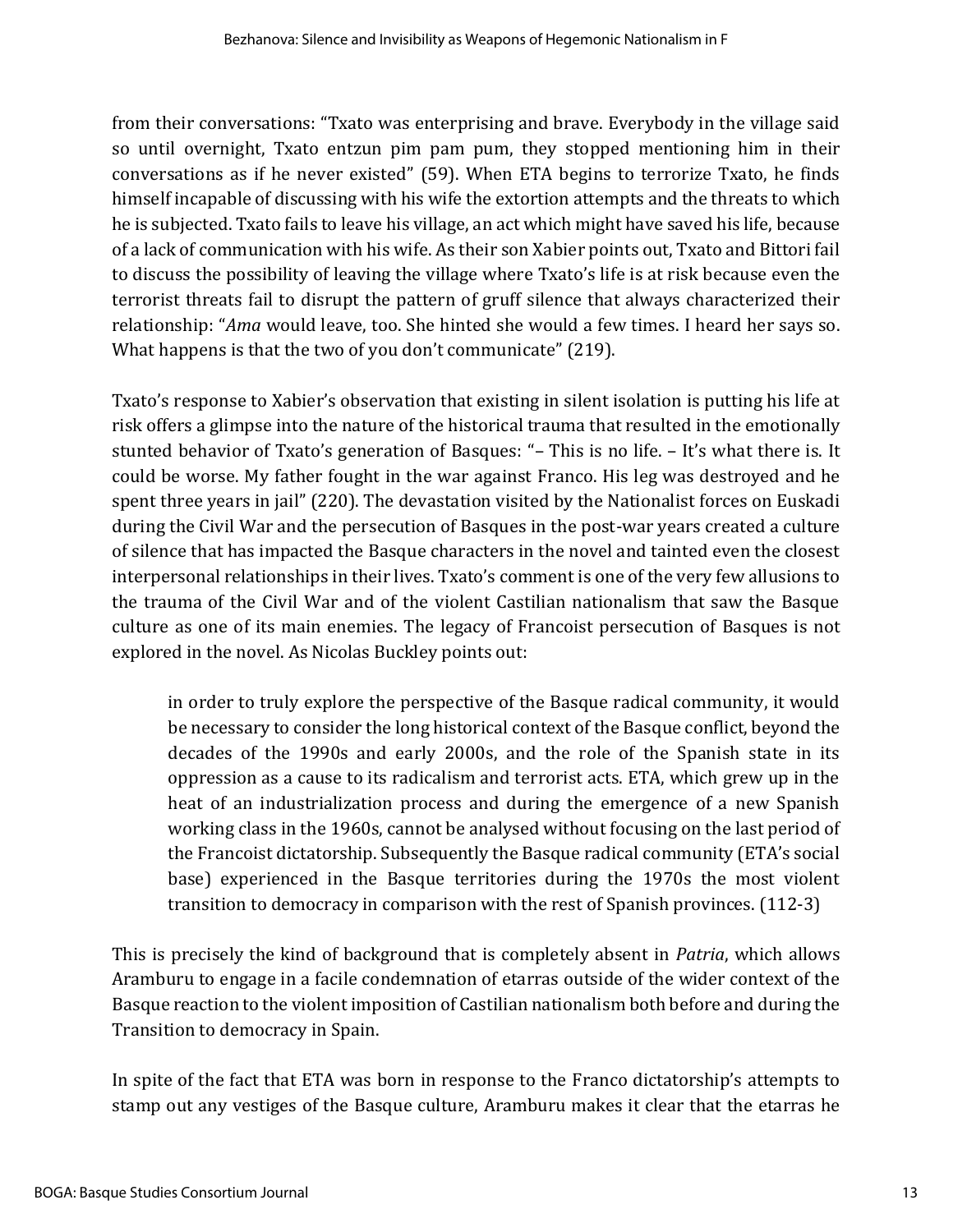depicts in the novel have no understanding of the ideological history of their organization: "Joxe Mari, a chilling character, a brawny, uncultured guy who's a bit of an animal, becomes a terrorist not for any ideological reason —his understanding of politics is limited to believing that Spain exploits Euskal Herria and nothing but armed struggle will bring independence— but for love of risk and a confused fascination with violence" (Vargas Llosa n. pag.). The ETA portrayed in *Patria* exists as a manifestation of uncontrolled murderous instincts that its members seem to develop for no reason other than a natural affinity for violence.

The structure of the novel allows Aramburu to obscure the ways in which this vision of Basqueness is reflective not of any sort of reality but of the author's own ideological investment into the narrative of Castilian nationalism: "A more or less disorganized string of testimonials of *Patria*'s characters allows to obscure the authorial agency that organizes the narrative. This is a narrative mechanism that allows to maintain an illusion of reality for the readers" (Martínez Arrizabalaga 493). This permits Aramburu to introduce the figure of a writer who can impose his point of view on these silent characters. The nameless writer is clearly Aramburu's *alter ego* since he expresses many of the ideas that the writer has shared throughout his interviews and presents himself as the author of a definitive novel that concentrates on the suffering of ETA's victims, which Aramburu has always insisted was the goal of *Patria*. This allows Aramburu to occupy a "superior position as the hero who has the power to write the Basque identity. . . The Basques, then, are relegated to the status of intellectual children who need the paternalistic foreigner to write for them" (Corcostegui 40). Aramburu's intellectual authority in the novel stems from his supposed freedom from nationalist impulses, which the writer presents as primitive. We need to remember, however, that an insistence on one's positioning outside of a nationalist discourse can be indicative of a desire to promote one's own hegemonic version of nationalism: "It is a pretty safe bet that criticism of other people's nationalism, in the name of our own capacity to transcend it or the idea that we have already moved beyond it, is only another figure of nationalism. Once again we can see an illustration of the essentially *projective* character, as the psychoanalysts say, of nationalist ideology" (Balibar 15). *Patria* contributes to the advancement of the goals of Castilian nationalism by presenting it as benign in comparison with the supposedly violent nature of Basque nationalist sentiments.

On May 3, 2018 ETA formally announced its definitive dissolution in a short 378-word statement titled "ETA's Final Declaration to the Basque People." Unlike the ETA members depicted by Aramburu, the etarras who signed the statement made it clear that they are fully conscious of the origins of their organization in the post-war era characterized by extreme repression unleashed by the Spanish state on the Basque culture. The dissolution of ETA sets the stage for the discussions of the organization's legacy that, unlike *Patria*, will not be based on "a series of recognizable narrative tropes [that] place state-aligned post-ETA cultural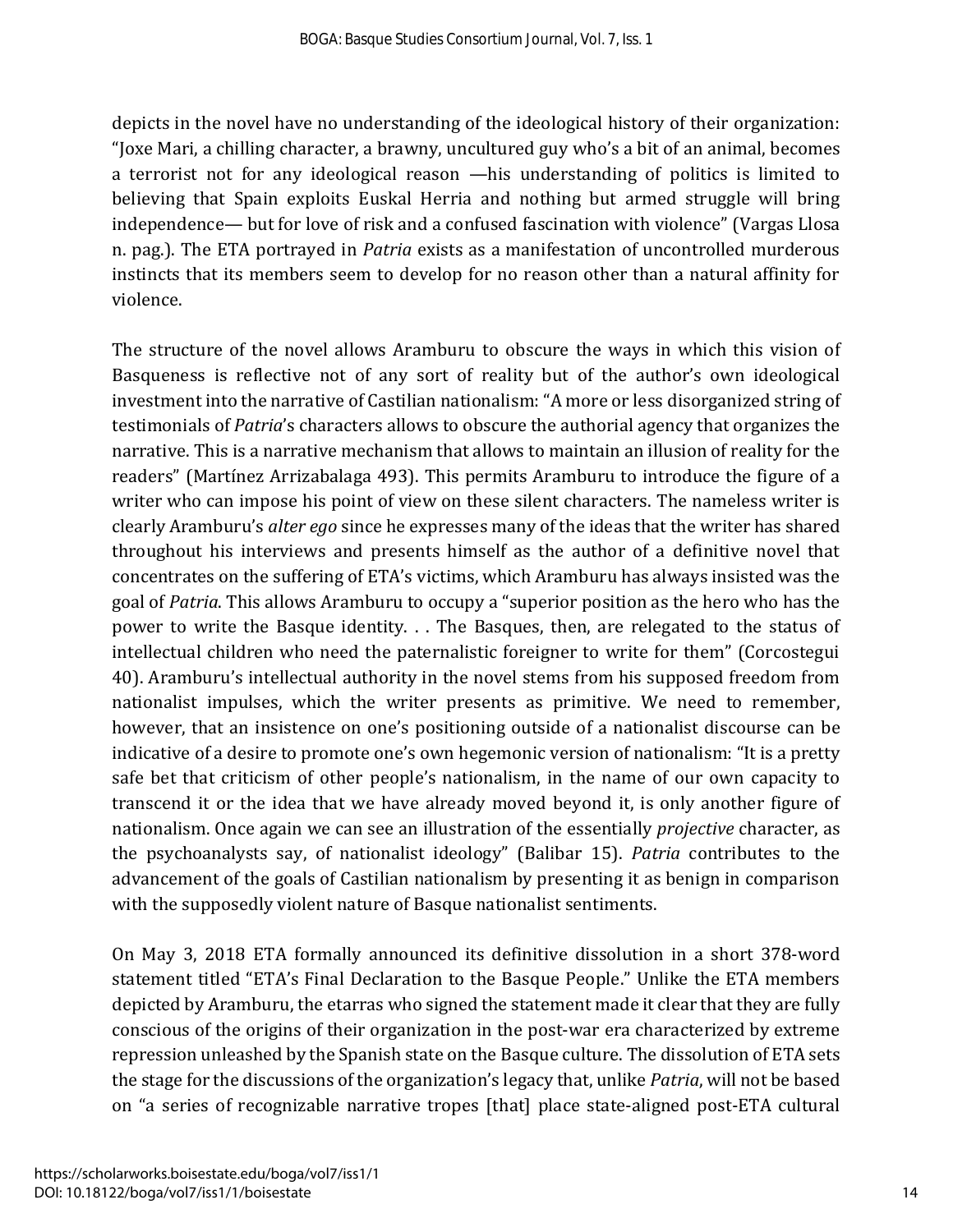products in line with the narratives of consensus promoted since the Transition period, which privileged sentimental and ahistorical treatments of ETA" (Miguélez-Carballeira 167). The tensions between the hegemonic nationalism and the non-Castilian nationalisms of the Iberian Peninsula cannot be erased out of existence by drawing a veil of silence over them. The editorial success of Aramburu's novel demonstrates that this subject is of an enormous interest to readers and that a lot of work remains to be done in addressing the legacy of all manifestations of the different versions of violent nationalism in Spain.

Bibliography

```
Aramburu, Fernando. Patria. México: Planeta Mexicana, 2017. [2016].
```
Aznar, Javier. "Mi enemigo Aramburu." *Vanity Fair*. Revista Vanity Fair. 1 February 2018. Web. 23 February 2018.

- <http://www.revistavanityfair.es/actualidad/articulos/javier
	- aznar-javier-aramburu-patria-opinion/28752>
- Balibar, Étienne. *We, the People of Europe? Reflections on Transnational Citizenship*. Trans. James Swenson. Princeton and Oxford: Princeton UP, 2004.
- Becerra Mayor, David. *La Guerra Civil como moda literaria*. Madrid: Clave Intelectual, 2015.
- Bernal Salgado, José Luis. "Reseña. Fernando Aramburu, *Patria*." *Castilla. Estudios de Literatura* 7 (2016): 118-22.
- Billig, Michael. *Banal Nationalism*. London: Sage, 1995.
- Brindisi, José María. "Reseñas. *Patria* de Fernando Aramburu." *La Nación* 2 April 2017. www.lanacion.com.ar/2001669-resenas-patria-de-fernando-aramburu
- Buckley, Nicolas. "Review of Fernando Aramburu, *Patria*." *Ex-Historia* 10 (2018): 111-3. [https://humanities.exeter.ac.uk/media/universityofexeter/collegeofhumanities/his](https://humanities.exeter.ac.uk/media/universityofexeter/collegeofhumanities/history/exhistoria/volume10/Buckley_111-113.pdf) [tory/exhistoria/volume10/Buckley\\_111-113.pdf](https://humanities.exeter.ac.uk/media/universityofexeter/collegeofhumanities/history/exhistoria/volume10/Buckley_111-113.pdf)

Corcostegui, Lisa. "Inscribing the Other: Orientalism and the Textual Construction of Basques in

Anglophone Travel Literature." *Journal of the Society of the Basque Studies in America*

21 (2001): 35-47.

Cruz, Juan. "Fernando Aramburu, premio Nacional de Narrativa por 'Patria.'" *El País* 17 October 2017.

elpais.com/cultura/2017/10/17/actualidad/1508235702\_743644.html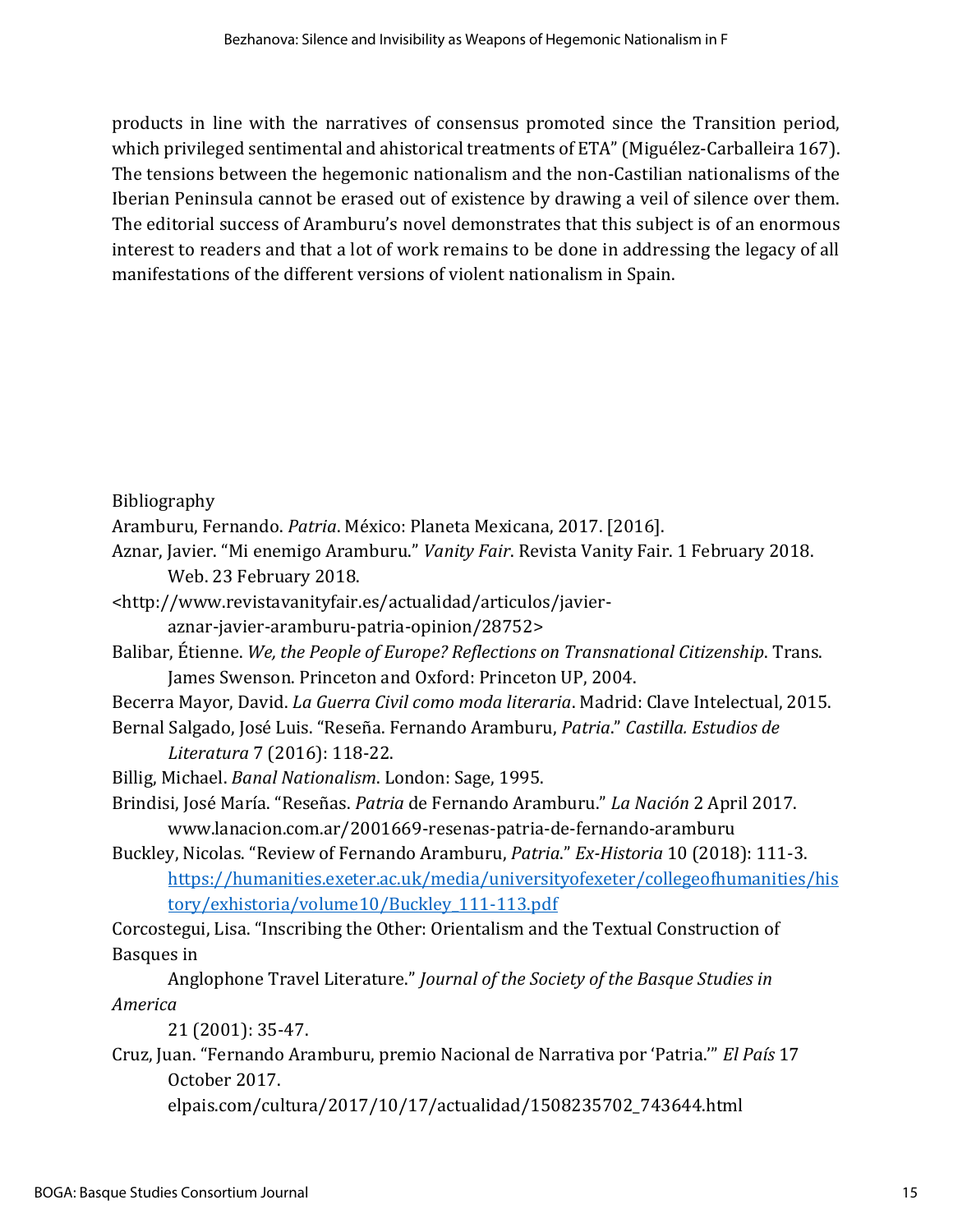"Declaración final de ETA al Pueblo Vasco." *Naiz* 5 May 2018.

www.naiz.eus/es/actualidad/noticia/20180503/declaracion-final-de-eta-alpueblo-vasco-texto-integro

Díaz de Guereñu, Juan Manuel. *Fernando Aramburu, narrador*. San Sebastián: Universidad de

Deusto, 2005.

- - -. "Intimidad del daño: Las víctimas del terrorismo en *Los peces de la amargura* de Fernando

Aramburu." *Monteagudo* 12 (2007): 185-96.

- - -. "Un agujero de pena en *Patria*, de Fernando Aramburu." *Mujeres víctimas del dolor y la violencia terrorista.* Ed. María Pilar Rodríguez. Madrid: Biblioteca Nueva, 2017. 105- 124

Echeburúa, Enrique. *Superar un trauma: El tratamiento de las víctimas de sucesos violentos*. Madrid: Pirámide, 2004.

Gibson, Ian. *Fire in the Blood: The New Spain*. London: Faber & Faber, 1992.

Hermoso, Borja. "'Patria,' el incómodo espejo de Euskadi." *El País* 13 February 2017. Web. 7 March 2018.

Hopewell, John. "HBO España Orders Original Series on Basque Conflict 'Patria'." *Variety* 21 September 2017. Web. 23 February 2018.

<http://variety.com/2017/tv/global/hbo-espana-alea-media-develop-patria-1202565131/>

López-Quiñones, Antonio Gómez. "Representado la Guerra Civil española: *Soldados de Salamina*

de Javier Cercas." *Proceedings of the Twenty-Third Louisiana Conference on Hispanic Languages and Literatures*. Eds. Alejandro Cortázar and Christian Fernández. Baton

Rouge:

Dept of Foreign Languages, 2003. 95-108.

Luque Sánchez, Pau. "'Patria', una opinión discrepante." *El País* 7 March 2017. Web. 3 March

 $2018.<sub>2</sub>$ 

https://elpais.com/ccaa/2017/03/07/catalunya/1488917031\_384952.html> Maldonado, Lorena. "'Patria', la novela sobre ETA que puso paz en las librerías de Euskadi." *El* 

*Español* 11 January 2017. Web. 23 February 2018.

<https://www.elespanol.com/cultura/libros/20170110/184982272\_0.html> Mainer, José-Carlos. "Patria voraz." *El País* 2 September 2016. Web. 3 March 2018.

<https://elpais.com/cultura/2016/08/29/babelia/1472488716\_680855.html> Martínez Arrizabalaga, María Victoria. "Memoria e intimidad en los años de ETA; dos mujeres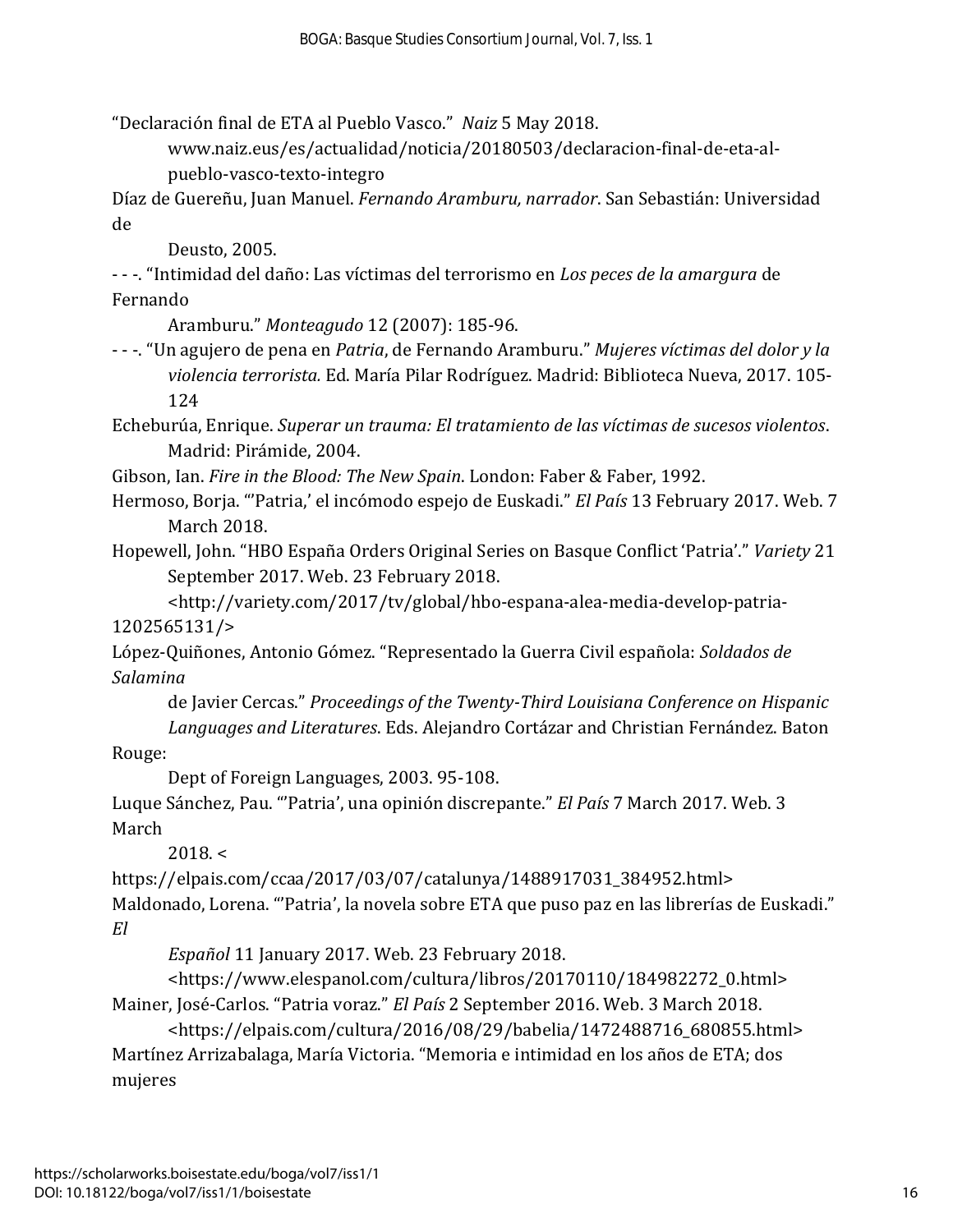en *Patria*, de Fernando Aramburu." *IX Congreso Virtual sobre Historia de las Mujeres*. Eds. Manuel Cabrera Espinosa and Juan Antonio López Cordero. Asociación de Amigos del Archivo Histórico Diocesano de Jaén. October 15-31, 2017. 491-507. <http://www.revistacodice.es/publi\_virtuales/ix\_congreso\_mujeres/comunicacione s/25 arrizabalada def.pdf>

McGuigan, Jim. *Neoliberal Culture*. New York: Palgrave Macmillan, 2016.

Miguélez-Carballeira, Helena. "*Ocho apellidos vascos* and the Poetics of Post-ETA Spain." *International Journal of Iberian Studies* 30.1 (2017): 165-82.

Moyano, Alberto. "Tenso debate entre Saizarbitoria y Aramburu." *El Diario Vasco* 5 November

2016. Web. 9 May 2018. <

http://www.diariovasco.com/culturas/201611/05/saizarbitoria-aramburuenzarzan-sobre-20161105003127-v.html>

Ortiz Gambetta, Eugenia. "*Patria*: memoria cultural y silencio." *Badebec* 9.17 (September 2019): 46-58.

"'Patria', la novela sobre ETA de Fernando Aramburu, será la primera serie de HBO España."

*El País* 21 September 2017.

<elpais.com/cultura/2017/09/21/television/1505988638\_308069.html> Richardson, Nathan. "'No pensar,' Or Does the Contemporary Spanish Novel of Memory Really

Want to Know?: *Tiempo de silencio*, *Corazón tan blanco*, *Soldados de Salamina* and Beyond." *Letras Hispanas* 7.1 (2010): 2–16.

Scharm, Heike. "*El cuarto de atrás* and *Soldados de Salamina*: From the Recuperation of Memory to Marketing Memories." *Beyond the Back Room: New Perspectives on Carmen Martín Gaite*. Eds. Marian Womack, and Jennifer Wood. Oxford: Peter Lang, 2010. 259-76.

Seoane, Andrés. "Fernando Aramburu: 'Este *Autorretrato* es un triunfo sobre el pudor'." *El Cultural* 5 March 2018. Web. 7 May 2018.

<http://www.elcultural.com/noticias/letras/Fernando-Aramburu-Este-libro-es-untriunfo-sobre-el-pudor/11849>

Third, Amanda. *Gender and the Political: Deconstructing the Female Terrorist*. New York: Palgrave Macmillan, 2014.

Uribarri, Fátima. "Fernando Aramburu: 'El dominio de las palabras me sacó del pozo social'."

*XL Semanal* 2 January 2018. Web. 26 March 2018.

<http://www.xlsemanal.com/personajes/20180102/fernando-aramburu-dominiolas-palabras-me-saco-del-pozo-social.html>

Valls, Fernando. "En el caldero de las brujas." *Diablotexto Digital* 1 (2016): 232-9. Vargas Llosa, Mario. "El país de los callados." *El País* 4 February 2017. Web. 7 March 2018.